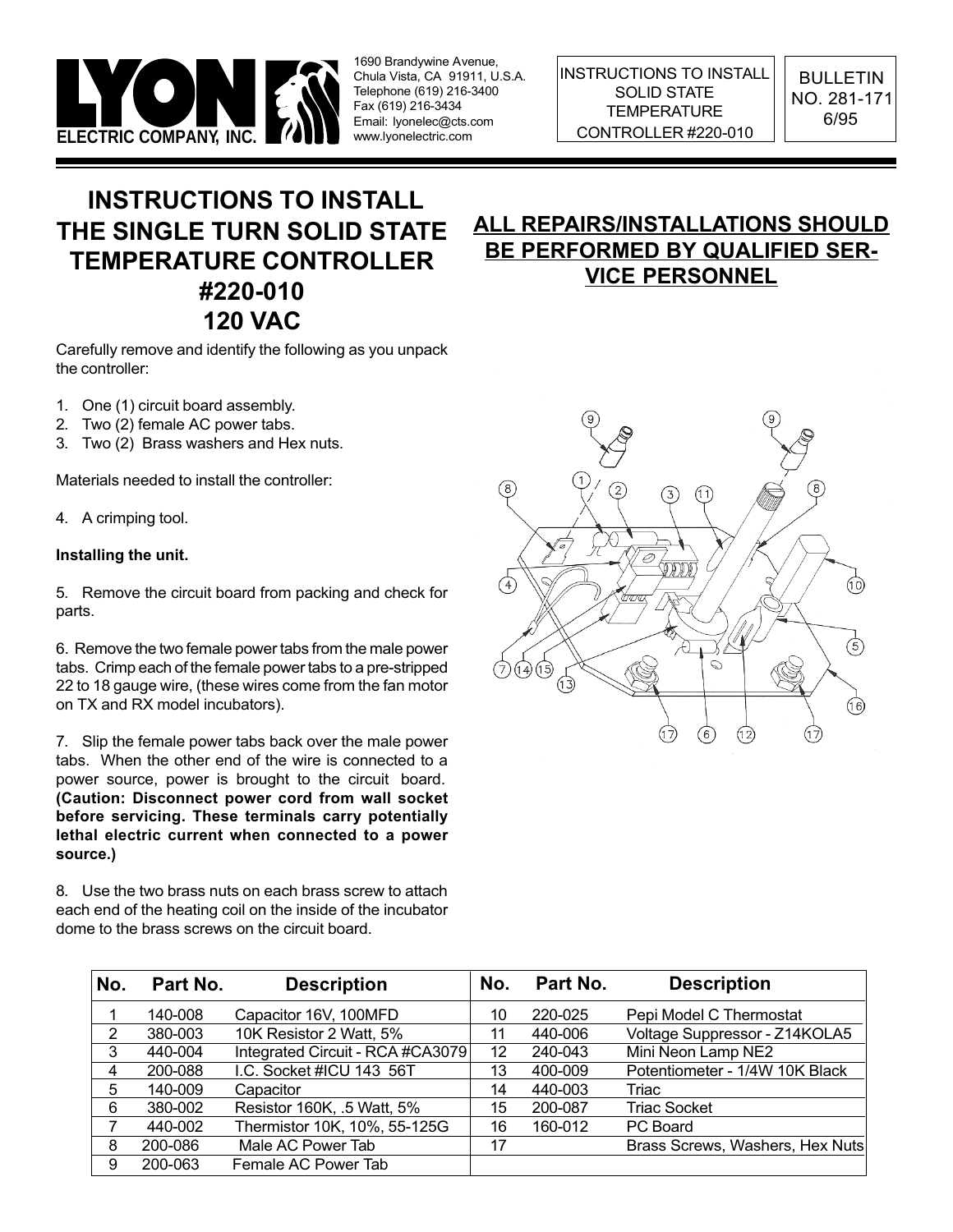

ASSEMBLY INSTRUCTIONS SOLID STATE TEMPERATURE CONTROLLER #220-013

BULLETIN NO. 281-174 6/95

### - ASSEMBLY INSTRUCTIONS - TEN TURN SOLID STATE TEMPERATURE CONTROLLER #220-013, 230 VAC

Carefully remove and identify the following as you unpack the controller:

- 1. One (1) circuit board assembly
- 2. Two (2) female AC power tabs
- 3. One (1) 10 turn potentiometer connected by three inch lead wires.

Materials needed to assemble the controller:

4. Crimping tool, Phillips screwdriver, drill with 3/8" bit, 1/8" slotted screwdriver

5. Remove the circuit board assembly from the box. Remove the female power tabs from the male power tabs. Crimp each of the male power tabs to a pre-stripped 22 to 18 gauge wire, (these wires come from the fan motor on TX and RX model incubators).

6. Slip the female power tabs back over the male power tabs. When the other end of the wire is connected to a power source, power is brought to the circuit board.

7. Use the two brass nuts on each screw to connect each end of the heating coil on the inside of the incubator dome to the brass screws on the circuit board.

8. Drill a 3/8" hole through the incubator dome positioned where the 10 turn potentiometer can be installed. Remove the knob and nut from the potentiometer. Insert the end of the potentiometer up through the hole in the dome and use the nut to secure the potentiometer to the dome. Replace the turning knob and turn the small screw on the knob to tighten the knob to the potentiometer.



| No. | Part No. | <b>Description</b>               | No. | Part No. | <b>Description</b>              |
|-----|----------|----------------------------------|-----|----------|---------------------------------|
|     | 140-008  | Capacitor 16V, 100MFD            | 10  | 220-025  | Pepi Model C Thermostat         |
| 2   | 380-003  | 10K Resistor 2 Watt, 5%          | 11  | 440-006  | Voltage Suppressor - Z14KOLA5   |
| 3   | 440-004  | Integrated Circuit - RCA #CA3079 | 12  | 240-043  | Mini Neon Lamp NE2              |
| 4   | 200-008  | I.C. Socket #ICU 143 56T         | 13  | 400-010  | Potentiometer - 10 Turn 2W, 10K |
| 5   | 140-009  | Capacitor                        | 14  | 440-003  | Triac                           |
| 6   | 380-002  | Resistor 160K, .5 Watt, 5%       | 15  | 200-087  | <b>Traic Socket</b>             |
|     | 440-002  | Thermistor 10K, 10%, 55-125G     | 16  | 160-012  | PC Board                        |
| 8   | 200-086  | Male AC Power Tab                | 17  |          | Brass Screws, Washers, Hex Nuts |
| 9   | 200-063  | Female AC Power Tab              |     |          |                                 |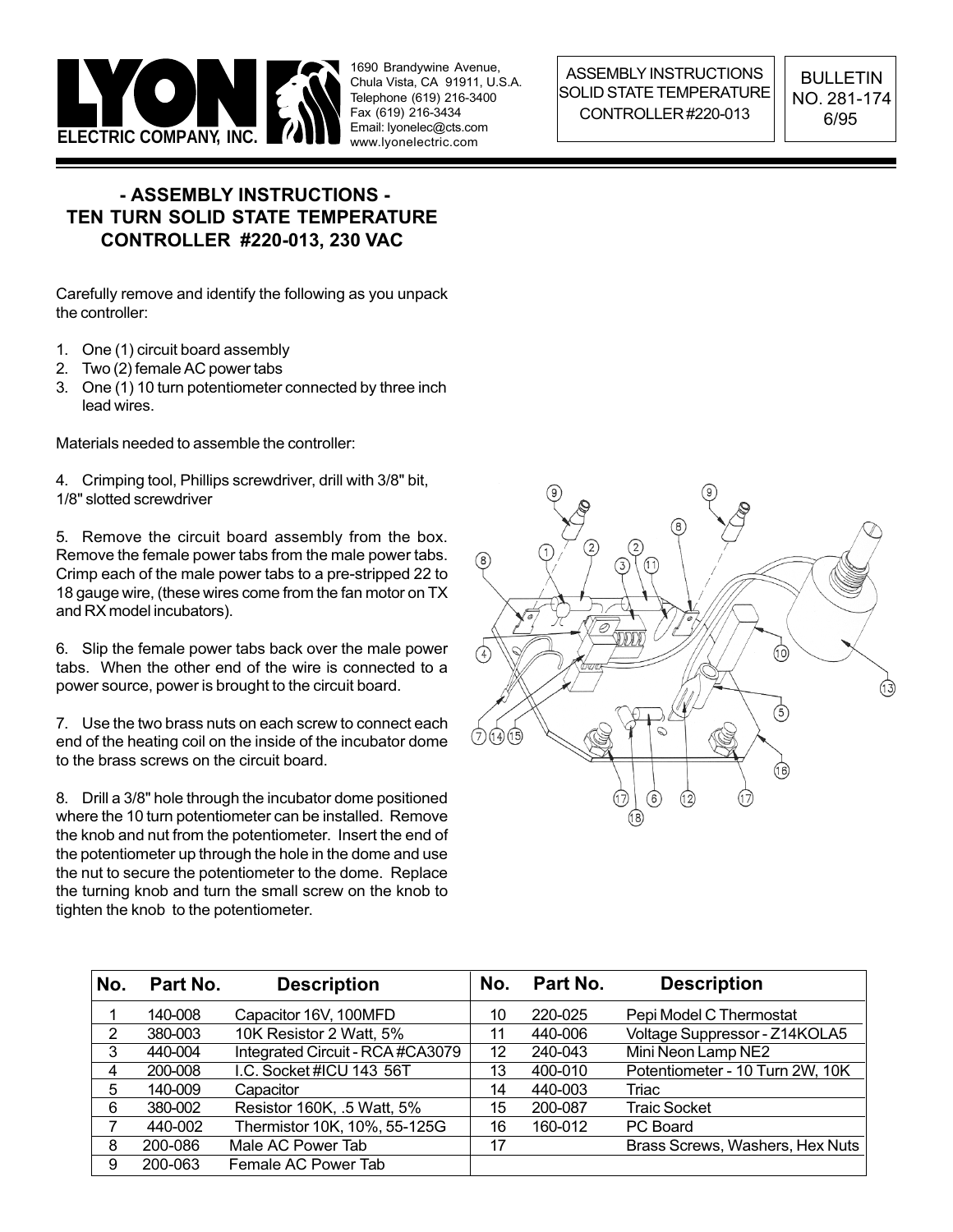

ASSEMBLY INSTRUCTIONS SOLID STATE TEMPERATURE CONTROLLER #220-012

BULLETIN NO. 281-173 8/94

### - ASSEMBLY INSTRUCTIONS - TEN TURN SOLID STATE TEMPERATURE CONTROLLER #220-012, 110V

Carefully remove and identify the following as you unpack the controller:

- 1. One (1) circuit board assembly
- 2. Two (2) female AC power tabs
- 3. One (1) 10 turn potentiometer connected by three inch lead wires.

Materials needed to assemble the controller:

4. Crimping tool, Phillips screwdriver, drill with 3/8" bit, 1/8" slotted screwdriver

5. Remove the circuit board assembly from the box. Remove the female power tabs from the male power tabs. Crimp each of the male power tabs to a pre-stripped 22 to 18 gauge wire, (these wires come from the fan motor on TX and RX model incubators).

6. Slip the female power tabs back over the male power tabs. When the other end of the wire is connected to a power source, power is brought to the circuit board.

7. Use the two brass nuts on each screw to connect each end of the heating coil on the inside of the incubator dome to the brass screws on the circuit board.

8. Drill a 3/8" hole through the incubator dome positioned where the 10 turn potentiometer can be installed. Remove the knob and nut from the potentiometer. Insert the end of the potentiometer up through the hole in the dome and use the nut to secure the potentiometer to the dome. Replace the turning knob and turn the small screw on the knob to tighten the knob to the potentiometer.



| No.                     | Part No. | <b>Description</b>               | No.     | Part No. | <b>Description</b>              |
|-------------------------|----------|----------------------------------|---------|----------|---------------------------------|
|                         | 140-008  | Capacitor 16V, 100MFD            | 9       | 200-063  | Female AC Power Tab             |
| 2                       | 380-003  | 10K Resistor 2 Watt, 5%          | 10      | 220-025  | Pepi Model C Thermostat         |
| 3                       | 440-004  | Integrated Circuit - RCA #CA3079 | 11      | 440-006  | Voltage Suppressor - Z14KOLA5   |
| 4                       | 200-008  | I.C. Socket #ICU 143 56T         | 12      | 240-043  | Mini Neon Lamp NE2              |
| 5                       | 140-009  | Capacitor                        | 13      | 400-010  | Potentiometer - 10 Turn 2W, 10K |
| 6                       | 380-002  | Resistor 160K, .5 Watt, 5%       | 14      | 440-003  | Triac                           |
|                         | 440-002  | Thermistor 10K, 10%, 55-125G     | 15      | 200-087  | <b>Traic Socket</b>             |
| (Accurate to .2 Degree) |          | 16                               | 160-012 | PC Board |                                 |
| 8                       | 200-086  | Male AC Power Tab                | 17      |          | Brass Screws, Washers, Hex Nuts |